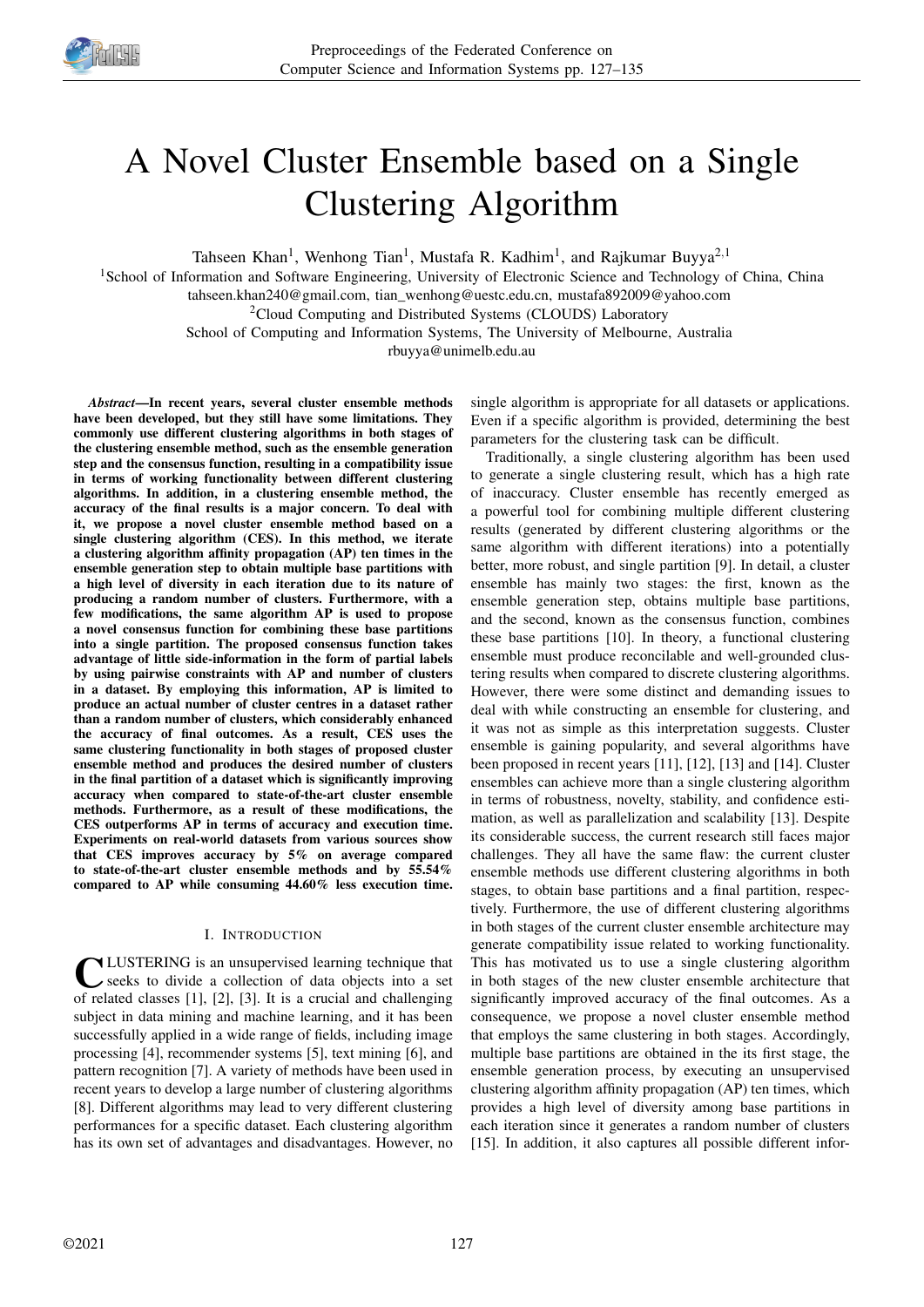



Fig. 1: 1(A) represents proposed cluster ensemble method, and 1(B) represents proposed consensus function

mation about a data set, which could help improve clustering efficiency. Following that, a similarity matrix is computed between these base partitions, which is known as cluster-based similarity [12]. The computed similarity matrix is then passed as a parameter in the novel consensus function proposed in the second stage of the cluster ensemble method, which uses the same clustering algorithm AP with some modifications. Furthermore, in proposed consensus function, we take advantage of pairwise constraints [16] that employs the concept of must-link (two objects must be in the same cluster) and cannotlink (two objects can not be in the same cluster) with the same clustering algorithm AP to provide a little supervision to the computed similarity matrix. The computed similarity matrix is then updated with this supervised little information, which aids in improving clustering efficiency. At this stage, the similarity matrix is again updated with the Gram matrix, which also enhances clustering efficiency. Furthermore, AP has a flaw in that it generates random number clusters as discussed above. As a result, AP is limited to producing a number of clusters equal to the number of classes in a dataset. This innovative improvement in AP has helped to dramatically increase the accuracy of the final outcomes when this proposed consensus function was used in the proposed cluster ensemble method. As a result, the proposed novel consensus function in cluster ensemble method integrates the base partitions into a single partition. We call our proposed method "A Novel Cluster Ensemble based on a Single Clustering Algorithm (CES)", because we use the same functionality in each stage of it, as shown in Figure 1(A). CES's key benefit is that it eliminates the complication of using two separate clustering paradigms in both stages, making it compatible, and improving clustering outcomes such as accuracy over stare-of-the-art cluster ensemble methods. In addition, when compared to AP, the innovative change significantly improves accuracy and execution time.

This paper makes the following key contributions:

- We propose a novel cluster ensemble method based on a single clustering algorithm , while conventional cluster ensemble methods use different clustering algorithms in both stages, resulting in compatibility issue in ensemble generation and consensus function.
- We propose a novel consensus function based on AP that integrates pair-wise constraints, Gram matrix, and limits AP to produce the actual number of clusters present in the dataset.
- The proposed cluster ensemble method outperforms AP in terms of accuracy and execution time.

The rest of the paper is organized as follows: Section II formulates the background of our work and defines consensus clustering problem. Section III provides details of the proposed framework with selected clustering algorithm AP. Section IV presents the experiments carried out for the framework on different real-world data sets and comparatively explains results. Finally, Section V concludes the paper and reveals the limitation of our work and ongoing work to overcome it.

# II. RELATED WORK

A clustering ensemble combines multiple base partitions obtained in ensemble generation step into a robust, accurate and single partition by using a consensus function [11]. The advantage of using cluster ensemble is that it increases the accuracy of the outcomes by taking individual solution biases into account. [17] was the first to propose three cluster ensembles. The first was the cluster-based similarity partitioning algorithm (CSPA), which was based on data point similarity *S*, with *S* modified according to whether data points are similar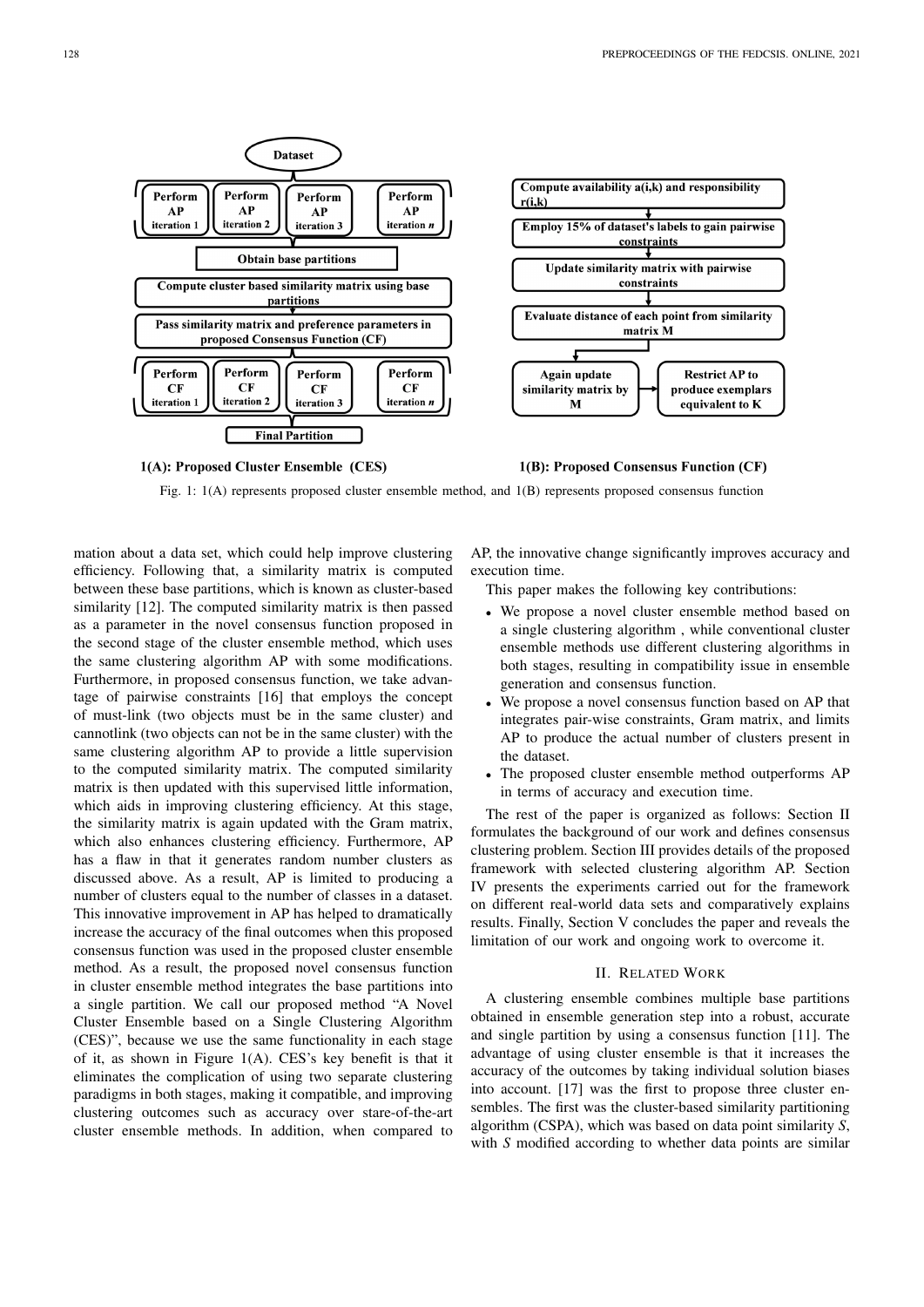or dissimilar. The hypergraph partitioning algorithm (HGPA) was the second, which was based on re-partitioning data using the given clusters. The final one was the meta-clustering algorithm (MCLA), which was based on clustering clusters and rendered each cluster by a hyperedge. [12] proposed the Adaptive Clustering Ensemble (ACE), which consisted of three stages: the first was to convert the base clusters into binary representations. The second stage was to find similar clusters based on cluster-based similarity, and the third was to obtain consensus function results by dealing with uncertain objects in order to achieve better final consensus clustering partitions of data. Furthermore, many proposed cluster ensembles has been proposed recently, for example, quadr mutual information consensus function (QMI), mixture model (EM) [13]. QMI is a consensus function based on quadratic mutual information, which is proposed and reduced to k-means clustering in the space of specially altered cluster labels. EM is unsupervised decision-making fusion method based on a probability model of the consensus partition in the space of contributing clusters. [11] proposed the weighted spectral cluster ensemble (WSCE) as a new cluster ensemble focused on group detection arena and graph based clustering concepts. Multiple base partitions are obtained using a new version of spectral clustering and combined into a single robust partition using a proposed consensus function in this method. [14] proposed a cluster ensemble method based on distribution cluster structure, with final results produced using a newly proposed distribution-based normalised hypergraph cut technique. [18] proposed two new cluster ensemble methods: ensemble clustering by propagating cluster-wise similarities with hierarchical consensus function (ECPCS HC) and ensemble clustering by propagating cluster-wise similarities with meta-cluster based consensus function (ECPCS MC). Some research has centred on the applications of cluster ensembles in different areas, for example, time series analysis has become a popular research topic in the field of pattern recognition, particularly for detecting manufacturing flaws. As a result, [19] proposed an automated alternative called control chart pattern recognition (CCPR) model based on consensus clustering. Furthermore, [20] proposed a cluster ensemble method for unsupervised pattern recognition that centred on the growth of damages in composites under solicitations.

The following notations will be used consistently in this paper. Table I also contains several important notations with their definitions that were used in this article. We call a set of objects  $D = \{x_1, x_2, \ldots, x_n\}$ , where each object  $x_i \in D$  is represented by a vector of *N* attribute values  $x_i = (x_{i,1}, \ldots, x_{i,N})$ . Let  $\Gamma = \{\beta_1, \beta_2, \ldots, \beta_m\}$  be a cluster ensemble with *m* base partitions, where each base partition is an "ensemble member", and returns a set of clusters  $\beta_h = {\beta_1^h, \beta_2^h, \ldots, \beta_n^h}$ , such that  $\bigcup_{p=1}^{k_h} \beta_p^h = D$ , where  $k_h$  is the number of  $h^{th}$  clustering. For each data point  $x_i \in D$ ,  $\beta^h(x_i)$  indicates cluster label in the  $g<sup>th</sup>$  base partition to which data point  $x<sub>i</sub>$  belongs to, i.e.  $\beta^h(x_i) = \beta^p_h$ , if  $x_i \in \beta^p_h$ . As a result, the problem is to find a new partition  $\Gamma^* = \beta_1^*, \beta_2^*, \dots, \beta_K^*$ , where *K* is the number of

| TABLE I: Important notations used in this paper |  |  |  |  |  |
|-------------------------------------------------|--|--|--|--|--|
|-------------------------------------------------|--|--|--|--|--|

| <b>Definition</b>                 | <b>Symbol/Notation</b>     |
|-----------------------------------|----------------------------|
| Dataset                           |                            |
| Data object                       | $x_i \in D$ ,              |
|                                   | $1\leq i\leq n$            |
| Number of objects                 | n                          |
| Number of ensemble members        | m                          |
| Ensemble member                   | $\beta_i, 1 \leq j \leq m$ |
| Similarities between objects      | $S_{ij}, 1 \leq i \leq n,$ |
|                                   | $1\leq j\leq n$            |
| Distance from similarity matrix   | $P_{ij}, 1 \leq i \leq n,$ |
|                                   | $1\leq j\leq n$            |
| euclidean distance                | $d_{euc}$                  |
| Similarities between ensemble     | $S_m$                      |
| members                           |                            |
| Preference parameter for ensemble | $p_m$                      |
| members                           |                            |

clusters in the final clustering result of the dataset *D*, which summarises the details from the cluster ensemble  $\Gamma$  [21].

# III. A NOVEL CLUSTER ENSEMBLE BASED ON A SINGLE CLUSTERING ALGORITHM

Figure 1A depicts the proposed cluster ensemble method which consists of two steps: (1) an ensemble generation step in which multiple base partitions are obtained by running AP ten times; (2) a proposed consensus function using AP that combines these multiple partitions into a single robust partition. The proposed cluster ensemble method's operation is described in more detail below. Algorithm 1 presents the pseudo code of CES.

#### *A. First Stage: Ensemble Generation Step*

The first step is called ensemble generation, and our main goal is to generate *m* base clustering members. In algorithm 1, steps from 2 to 5 represent the ensemble generation step. Any clustering algorithm can be used to generate ensemble members as long as it produces as many different members as possible [12]. At this stage, different partitions of the same dataset can be created using independent runs of different clustering algorithms or the same clustering algorithm [22][9][18]. Then, in the following stage, a consensus function is used to obtain a final partition from the base partitions generated in the previous stage. Accordingly, we use unsupervised AP, as described in Section III-B1, and run it  $(iter = 10)$  times to create multiple *m* ensemble members, such that  $\beta_i \in \Gamma$ , where  $i \in (1, ..., n)$  and *n* are the number of data objects. The reason for AP's adoption is that it generates a random set of exemplars (clusters) in  $\beta_h$ , where  $\beta_h$  is an ensemble member, which provides a high level of diversity among ensemble members in each iteration and acquires all possible distinct information about a data set, which may help to increase clustering performance. In other words, in each iteration, AP offers distinct clusters, ensuring the foundation of ensemble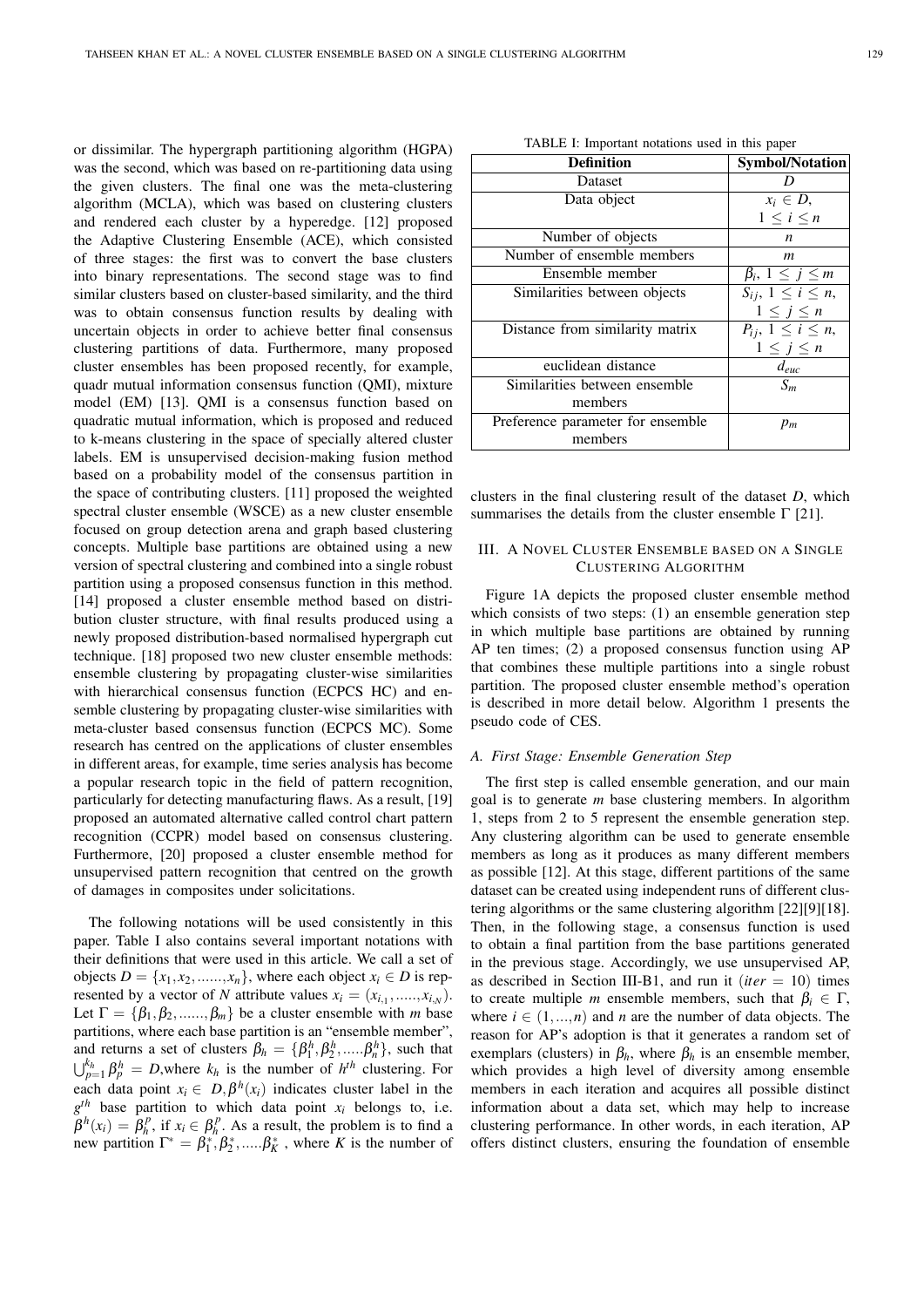Algorithm 1: The pseudo code of our proposed cluster ensemble method CES

```
Input: data, No. of clusters K
Output: the clustering Outcomes Γ<sup>*</sup>
  1: no\_classes \leftarrow K, random \leftarrow [], temp \leftarrow [], O \leftarrow [],
     s \leftarrow \left[ \begin{array}{l} 2 \leftarrow [ \end{array} \right], \, idx \leftarrow \left[ \begin{array}{l} 0 \end{array} \right], \, status \leftarrow \left[ \begin{array}{l} 0 \end{array} \right], \, availability \leftarrow a_{ik},responsibility \leftarrow r_{ik}2: Calculate m base partitions \beta_i by executing AP ten times
  3: S_m \leftarrow Euclidean(\beta_i, \beta_i) /* where S_m is
     similarity matrix
 4: p_m \leftarrow min(S_m) /* where p_m is preference
     parameter */
 5: Pass Sm and pm in proposed consensus function
     /* Proposed Consensus Function
     (modified AP))/* Execute consensus function ten
     times \star/6: Compute a_{ik} and r_{ik}7: s ← .15(labels)
 8: for i = 1 to length(s) do
          for j = i + 1 to length(s) do
               if (x_i, x_j) \in C then
                   status \leftarrow 0L
               else
                   status \leftarrow 1/* where C denotes
              cannot-link constraints */
 9: return status
10: S_{ij} \& S_{ji} = status \ / * \ where \ i \in (1, ..., n),
     j \in (1, ..., n)11: P_{ij} \leftarrow \frac{S_{1j}^2 + S_{ij}^2 + S_{ij}^2}{2} /* where i \in (1,...,n), j \in (1,...,n) B. Second Stage: Consensus Function
     */
 12: S_{ij} \leftarrow P_{ij} /* where i \in (1,...,n), j \in (1,...,n) */
13: Z \leftarrow set of exemplars
14: Z \leftarrow Sort(Z, descending)15: if length(Z) < no\_classes then
          no\_classes \leftarrow length(Z)\mathbb{L}16: random \leftarrow Random(length(Z),no\_classes)17: O \leftarrow Z[random]18: for i = 1 to no_classes do
          for j =1 to length(Z) do
              temp \leftarrow Z[j]if temp = O(i) then
              idx \leftarrow tempL
19: return idx
```

```
20: \Gamma^* \leftarrow idx
```
clustering, which is that ensemble members should have a high level of diversity to capture all of a dataset's information. [12].

**Definition 1:** Let  $X = (X_1, X_2, \ldots, X_N)$  and  $Y = (Y_1, Y_2, \ldots, Y_N)$ are two points in euclidean *N*-space, then Euclidean Distance  $d_{euc}$  from point *X* to *Y* and *Y* to *X* is given by Equation (1) from [23]:

$$
d_{euc}(X,Y) = d_{euc}(Y,X)
$$
  
=  $\sqrt{(Y_1 - X_1)^2 + (Y_2 - X_2)^2 + ... + (Y_N - X_N)^2}$   
=  $\sqrt{\sum_{i=1}^N (X_i - Y_i)^2}$  (1)

where *X* and *Y* represent two vectors in euclidean *N*-space  $\star$  that begin at the space's origin.

Thus, the lower the *deuc* value between two sets of obser- $\star$  vations, the more similar they are and the more likely they are in the same cluster. As a result, we use this method to combine the *m* base partitions found in Section III-A. We use  $\star$  the Euclidean distance, as discussed above in Equation (1), to compute similarities between pairs of ensemble members.  $\star$  The similarities between ensemble members is known as cluster-based similarity. So, as shown in Equation (2), the *S<sup>m</sup>* similarities for *m* ensemble members can be computed:

$$
S_m = \sqrt{\sum_{i=1}^m (\beta_i - \beta_j)^2}
$$
 (2)

for all  $i \in \{1, ..., m\}$  and  $j \in \{1, ..., m\}$ . As a consequence, the base partitions are derived as similarities between *m* ensemble members, and these base partitions are then grouped into a single partition using the proposed consensus function in Section III-B2. For this, we pass  $S_m$  and  $p_m = min(S_m)$  in the proposed consensus function parameter, which is proposed  $_{\star}$  / using AP.

The consensus function, which is responsible for achieving  $\star$  / the final partition of the data by using base partitions generated during the ensemble generation step, is another important component of the cluster ensemble method. We propose a very effective and efficient consensus function, as explained in the sections below, because the consensus function has a direct impact on the performance of the cluster ensemble method. In algorithm 1, steps from 6 to 20 represent the consensus function step. The main idea behind proposing a new consensus function is to compute cluster-based similarities between pairs of ensemble members or clusters rather than computing similarities between data objects [12]. The proposed consensus function's operation is discussed further below. In Section III-B1, we describe some information about the traditional clustering algorithm AP, and then in Section III-B2, we show how it is improved and used in proposing the consensus function.

*1) Affinity Propagation (AP):* Affinity Propagation (AP)[15] is a clustering algorithm that works on the principle of message passing between data objects. Unlike other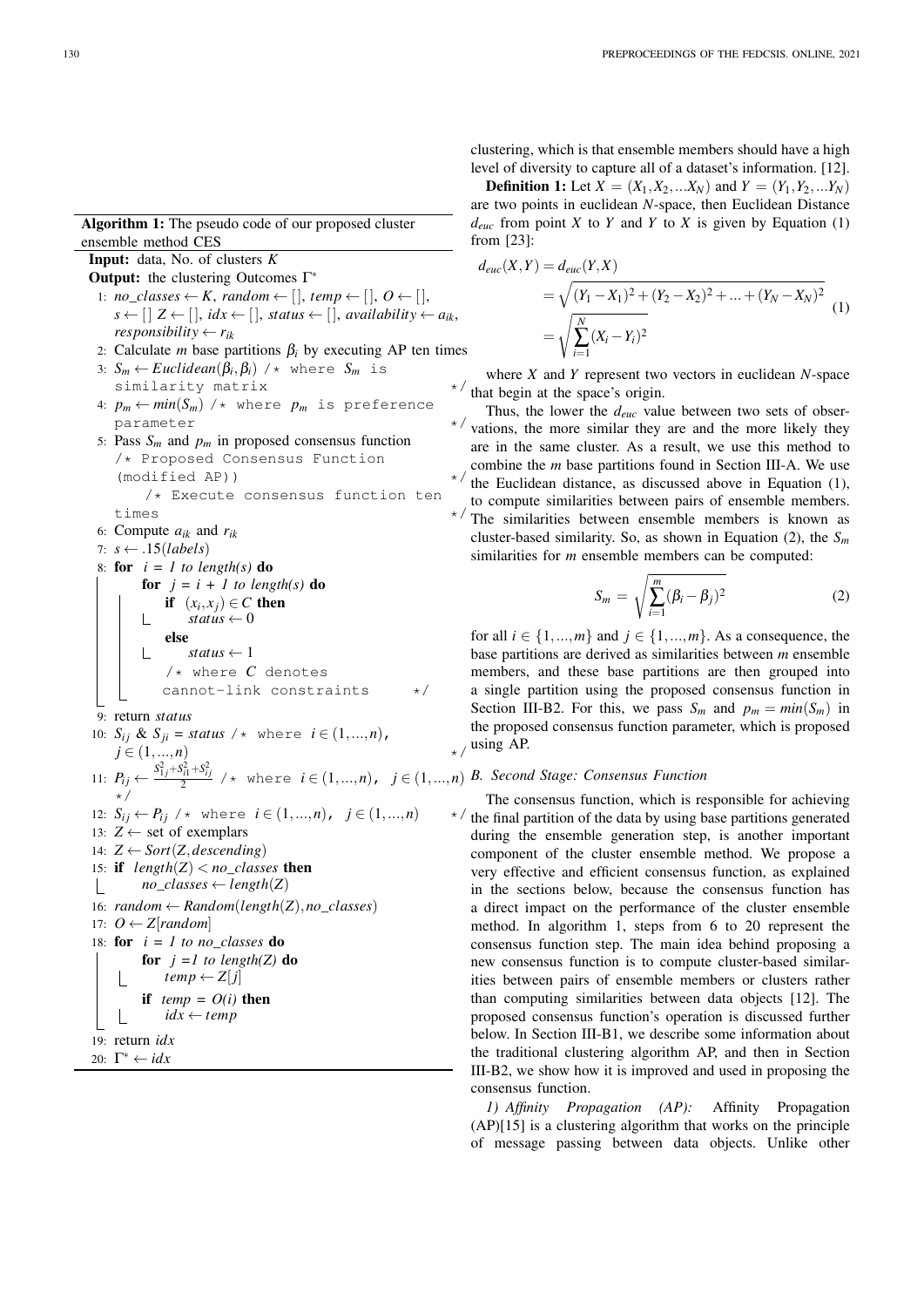clustering algorithms such as k-medoids or k-means, AP does not seek to determine the number of clusters before running the algorithm. AP, like k-medoids, seeks "exemplars," or members of the input set that are representative of clusters. In other words, rather than taking the number of clusters K as input, AP takes the collection of real-valued similarities  $S_{ik}$ , which indicate how well data object at index *k* is suited to be an exemplar for data object i for two data objects  $(x_i, x_k) \in D$ . In addition, AP accepts real numbers *Skk* as input, with the possibility of selecting high similarity data objects as exemplars (number of clusters), referred to as preference p. The exemplars are influenced not only by p but also by message passing. This value can be changed to generate a different number of clusters. Moreover, this value can be a median of the input collection of real-valued similarities that yields a moderate number of clusters or a minimum of these that yields the fewest clusters. Additionally, two real-valued messages which are the 'responsibility' *rik* from data object  $x_i$  to  $x_k$  that depicts how well deserved the data object  $x_k$  is to serve as the exemplar of data object xi and the 'availability'  $a_{ik}$  from data object  $x_k$  to  $x_i$  that depicts how suitable it would be for data object  $x_i$  to select  $x_k$  as its exemplar, are computed.  $r_{ik}$  and  $a_{ik}$  can be considered as log-probability ratios. Initially, availabilities  $a_{ik}$  were set to zero:  $a_{ik} = 0$ . The responsibilities  $r_{ik}$  are then computed using Equation (3).

$$
r_{ik} \leftarrow S_{ik} - \max_{k' s.t. k' \neq k} \{ a_{ik'} + S_{ik'} \}
$$
 (3)

Because  $a_{ik}$  is set to 0 in the first iteration,  $r_{ik}$  has been assigned the difference of *sik* and the largest of the similarities between the data object at index *i* and the other candidates. As a result, if some data objects are assigned to exemplars in subsequent iterations, their availabilities  $a_{ik}$  fall below zero, as shown by the Equation (4). And these negative availabilities will have an effect on the similarities  $S_{ik'}$  in Equation (3), and the corresponding exemplar will be removed from the competition. And in the Equation (3), for  $i = k$ , the responsibilities become  $r_{kk}$ , which is equivalent to input preference and point at indexed *k* or *i* is chosen as an exemplar. This condition allows other candidate exemplars to compete to be an exemplar for a data object and updates availabilities using Equation (4) below.

$$
a_{ik} \leftarrow \min \left\{ 0, r_{kk} + \sum_{i', s.t. i' \notin \{i,k\}} \max \left\{ 0, r_{i'k} \right\} \right\}
$$
 (4)

Thus, in Equation (4), availabilities  $a_{ik}$  are assigned to the sum of self-responsibility *rkk* and positive responsibilities received by the candidate exemplar at index *k* from other data objects. Only positive responsibilities are added here because it is required for a good exemplar. If self responsibility becomes negative, the availability of data objects at index *k* can be increased, and self-availability  $a_{kk}$  is updated using Equation (5).

$$
a_{kk} \leftarrow \sum_{i',s.t.\ i' \notin k} \max\{0, r_{i'k}\}\tag{5}
$$

As a result, these messages are exchanged between two data objects with pre-computed similarities. At any point, availabilities and responsibilities can be combined to identify a potential exemplar. As a result,  $(a_{ik} + r_{ik})$  should be the maximum to determine which data object at index *i* should be chosen as an exemplar. And knowing  $i = k$  leads to knowing the data object that is an exemplar for the data object at index *i*.

*2) Proposed Consensus Function:* In proposed consensus function, we take advantage of little side-information such as pairwise constraints [16], which are made up of two constraints: must-link and cannot-link. It has helped to increase the precision in accuracy. We assume that partial class information is provided in the form of pairwise constraints showing whether two objects are members of the same (*must* − *link* constraint) or different (*cannot* − *link* constraint) clusters. The cluster information is expressed via a set  $\Psi \subset D \times D$  $m_l = \{x_i, x_j\}$  where  $\Psi = M \cup C$ , and

$$
M = \{(x_i, x_j) \in D \times D : x_i \text{ and } x_j \in \text{same cluster}\}
$$
  

$$
C = \{(x_i, x_j) \in D \times D : x_i \text{ and } x_j \in \text{different clusters}\}
$$
(6)  
where  $i, j \in (1, 2, ..., n)$ 

Let us say we have pairwise constraints for some data objects and want to incorporate this side-information into our model. The first question is where we can use this side-information. One approach could be to directly connect the hidden variables corresponding to data points that must be in the same cluster via a function that applies the constraints, and to connect the hidden variables corresponding to cannot-link data objects via a suitable function [24]. Another approach could be to manipulate the similarities between the data objects. If two data objects are in the same cluster, we can maximise their similarities and minimise them if they are in different clusters. As a result, we can conclude that clustering performance is directly related to the similarities between data objects.

Definition 2: Let us suppose there two data objects such that  $(x_i, x_j) \in D$  where  $i \in (1, 2, ..., n)$ ,  $j \in (1, 2, ..., n)$ , the similarities between these objects  $S_{ij}$  or  $S_{ji}$  will be adjusted according to Equation (7) below.

$$
(x_i, x_j) \in M \Rightarrow S_{ij} = 1 \& S_{ji} = 1
$$
  
and 
$$
(x_i, x_j) \in C \Rightarrow S_{ij} = 0 \& S_{ji} = 0
$$
 (7)

As a result, this adjustment in similarities can increase more supervision to improve clustering performance because it increases the probability of similar constraints being in the same cluster as much as possible. As discussed in section III-B1, AP takes as input a collection of similarities between data objects and a preference that can be the median or minimum of the input similarities; unlike other algorithms such as k-means and k-medoids, it does not take the number of exemplars *K* as input. In addition, after exchanging real-valued messages, it generates a random number of exemplars to compute *aik* and *rik*, which may affect its clustering performance. So, to solve this problem, we use the number of exemplars  $K$  as an input parameter in AP. After that, real-valued messages *aik* and *rik*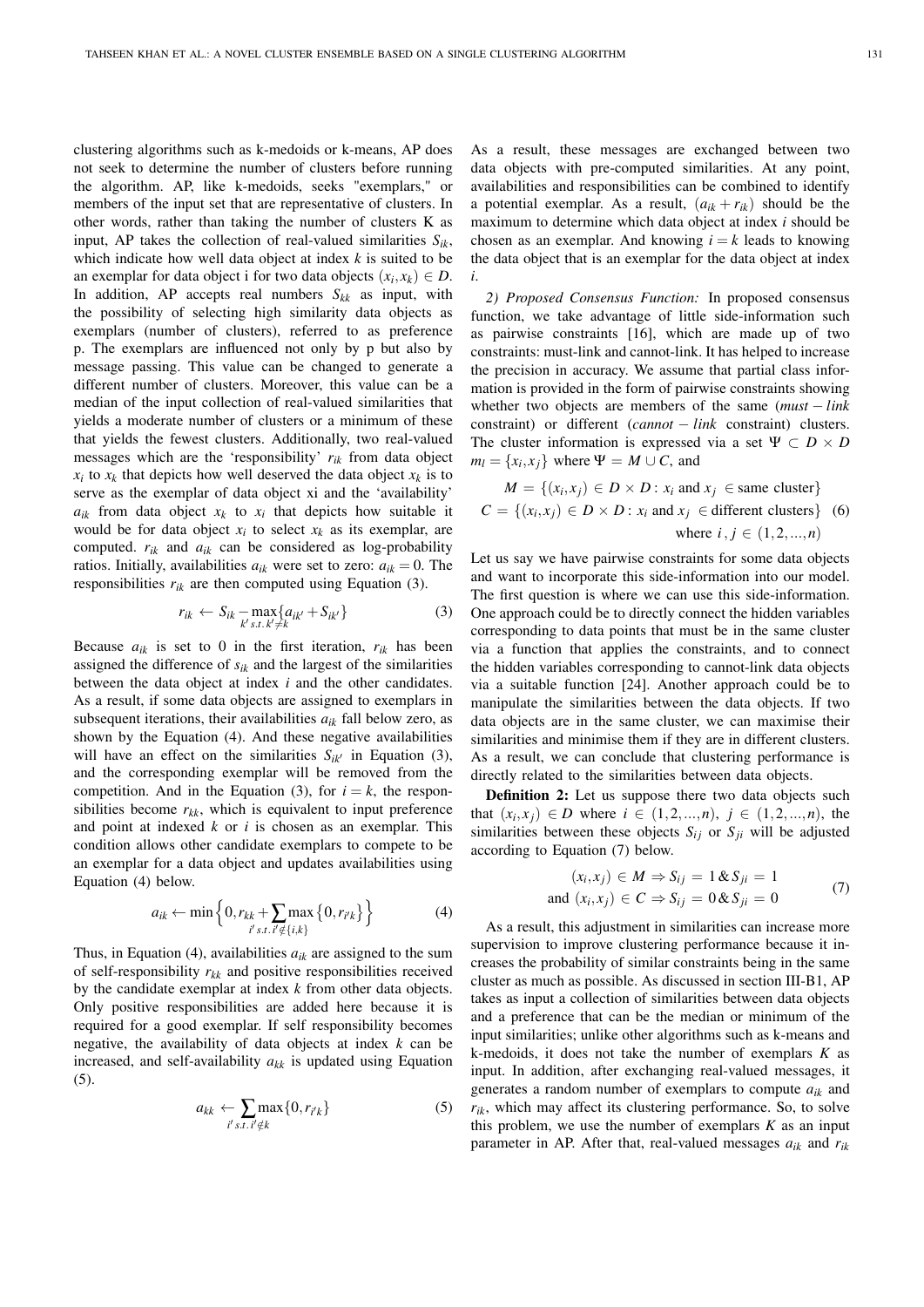are computed. At this point, we include the concept of pairwise constraints, and 15% of the actual labels were enforced to know constraints for each pair of data objects, and similarities are updated as a result. From Section III-A, we already have  $S_m$  and  $p_m$  in the AP's parameter. Therfore,  $S_m$  is iteratively updated with 1 (if they are in the same cluster) or 0 (if they are not) (if they are in different clusters), for two data objects  $(x_i, x_j) \in D$ , where  $i \in (1, 2, ..., n)$  and  $j \in (1, 2, ..., n)$ .

**Definition 3:** Let  $S_{ij}$  comes from distances between data objects, then there are  $x_i \in R^m$ , then a matrix  $P_{ij}$  from distance matrix  $S_{ij}$  can be defined as:

$$
P_{ij} = \frac{S_{1j}^2 + S_{i1}^2 + S_{ij}^2}{2}
$$
 (8)

for  $i \in \{1, \ldots, n\}$  and  $j \in \{1, \ldots, n\}$ .  $P_{ij}$  is a positive semidefinite matrix of rank at most two which is known as Gram Matrix.

After adjusting similarities with constraints, new similarities are again updated with Gram Matrix as shown in Equation (9).

$$
S_m \leftarrow P_{ij} \tag{9}
$$

This motive has come with enhancement in clustering accuracy when this consensus function has been utilized in our proposed cluster ensemble method CES. Finally, a good set of exemplars is obtained by using the updated similarities, as shown in Equation (9). At this point, we solve the previously discussed unsupervised AP problem, which generates a random number of exemplars. We use side-information such as the number of exemplars *K* passed as input to AP and restrict it to generate exemplars equivalent to *K* by iterating the obtained fine set of exemplars. As a result, AP clustering accuracy and execution time are dramatically improved. Thus, as shown in Figure 1B, we present a novel consensus function that is used in our cluster ensemble method CES, as shown in Figure 1A. Finally, a single robust dataset partition is produced in  $\Gamma^*$  equivalent to the number of clusters in the dataset.

TABLE II: Real-world data sets taken from different sources

| S.No | Dataset        | number of | Features | Classes        |
|------|----------------|-----------|----------|----------------|
|      |                | objects   |          |                |
| 1.   | aerosol        | 905       | 892      | 3              |
| 2.   | alphabet       | 814       | 892      | 3              |
| 3.   | aquarium       | 922       | 892      | 3              |
| 4.   | banana         | 840       | 892      | 3              |
| 5.   | basket         | 892       | 892      | 3              |
| 6.   | blog           | 943       | 892      | 3              |
| 7.   | book           | 896       | 892      | 3              |
| 8.   | heartdisseaseh | 294       | 13       | 5              |
| 9.   | glass          | 214       | 10       | 6              |
| 10.  | heap           | 155       | 19       | $\overline{c}$ |
| 11.  | wing           | 856       | 899      | 3              |
| 12.  | water          | 922       | 899      | 3              |

## IV. PERFORMANCE EVALUATION

#### *A. Experimental Design*

The proposed clustering ensemble method CES is compared to several representative clustering ensemble methods on a variety of real-world data sets using representative assessment criteria to assess its performance. Our method is tested in ten separate runs. We choose a standard evaluation criterion, such as micro-precision, to assess its performance, which compares real labels to predicted labels to assess clustering approaches' accuracy [29]. [25] has evaluated the consensus cluster's accuracy in terms of true labels using micro-precision. This assessment criteria is also taken into account by [26]. As a result, we have used the only considered evaluation criterion to compare the CES approach to other clustering approaches in order to further evaluate its performance. The following are the remaining paragraphs in this section: The datasets used for comparisons will be addressed first. Then we will go over the assessment criteria and the steps of the experiment in detail.

We choose a variety of real-world data sets to implement the experimental study of the proposed CES approach, which are described in Table II. The twelve real-world data sets, which include different samples, features, and classes, were gathered from various sources, including the UCI repository and the Microsoft Research Asia Multimedia (MSRA-MM) image dataset obtained from Microsoft [30]. These data sets are also used in classification due to the availability of class labels, but class labels are not used in clustering for the evolutionary process of clustering [31]. We use micro-precision to assess the accuracy of the consensus cluster with respect to the true labels. If a data set has *K* classes and *n* objects, the microprecision  $m_p$  is defined as in Equation (10):

$$
m_p = \sum_{i=1}^{K} \left[ \frac{a_i}{n} \right] \tag{10}
$$

where  $a_i$  represents the number of items in consensus cluster *i*, and  $0 \leq m_p \leq 1$  represents the best possible consensus clustering that is analogous to class labels. As a result, we can assume that the higher the  $m_p$  value, the better the clustering performance.

Matlab R2019a was used to design the experiment. Our experiment is divided into two phases: generating ensemble members for these real-world datasets using the clustering algorithm AP, and obtaining consensus function results using the proposed consensus function described in Section III-B2. To begin, a similarity matrix is computed using pairwise euclidean distance and the number of objects *n* and features *f* in a dataset, yielding a  $n \times n$  similarity matrix *S*. The preference parameter *p* is then set to  $p = min(S)/iter \times 0.3$ , where *iter* denotes the iteration number for this step, which is set to 10 to produce *m* ensemble members. The value *iter*  $\times$  0.3 is used to generate various base partitions and has an impact on clustering performance. The similarity matrix *Sm* is computed using these acquired base partitions and the preference parameter is set to  $p_m = \min(S_m) / iter \times .09$  after receiving *m* base partitions after 10 execution of unsupervised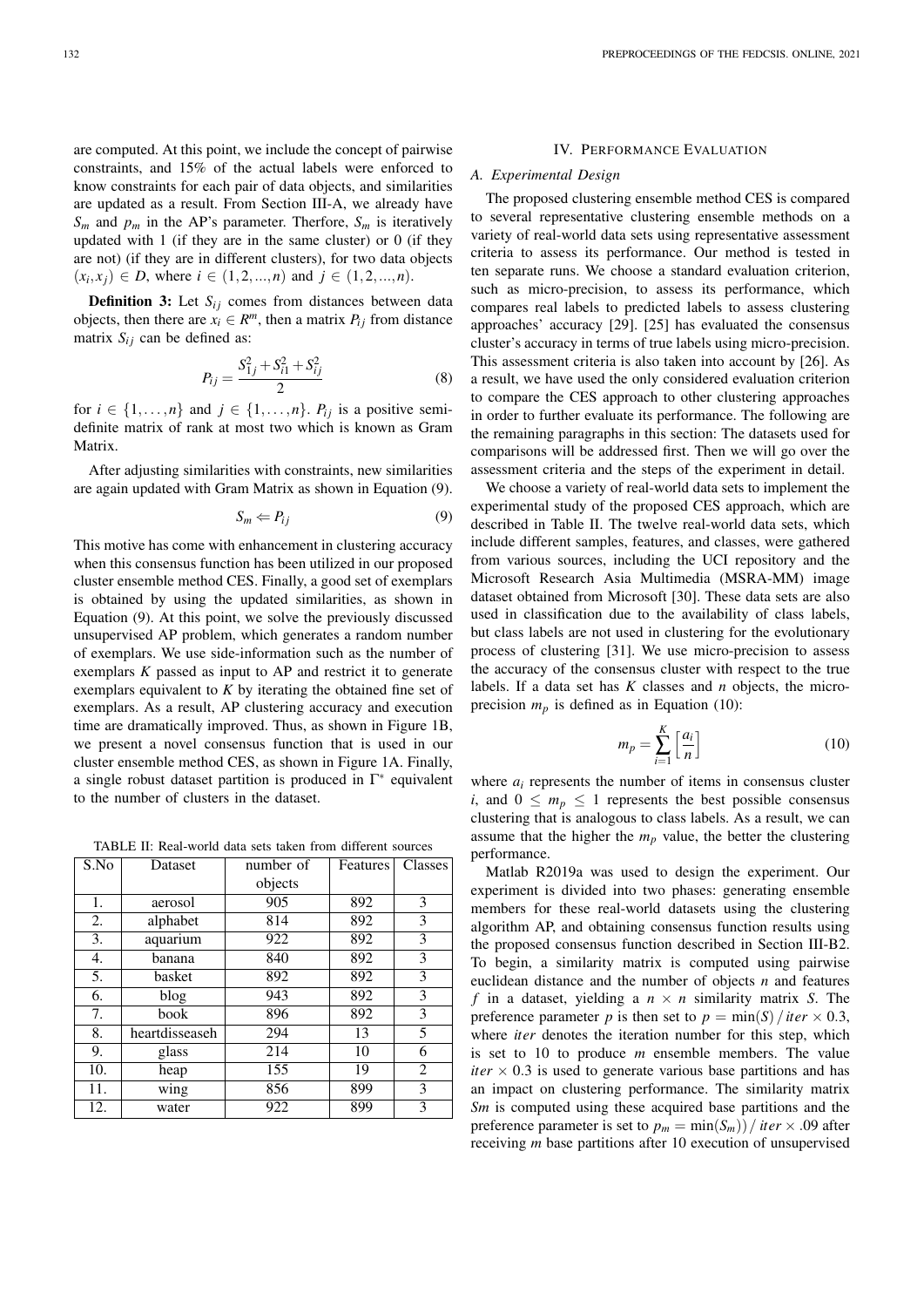| Dataset        | <b>CES</b> | <b>CSPA</b> | <b>HGPA</b> | <b>MCLA</b> | <b>WSCE</b> | EM    | OMI   | <b>ECPCS MC</b> | <b>ECPCS HC</b> |
|----------------|------------|-------------|-------------|-------------|-------------|-------|-------|-----------------|-----------------|
| aerosol        | 54.03      | 50.28       | 50.28       | 50.28       | 51.27       | 39.67 | 50.61 | 53.26           | 51.05           |
| alphabet       | 51.97      | 47.30       | 47.30       | 47.30       | 47.30       | 37.59 | 48.40 | 47.91           | 48.16           |
| aquarium       | 70.17      | 70.17       | 70.17       | 70.17       | 69.63       | 36.23 | 70.07 | 65.73           | 69.96           |
| banana         | 47.98      | 42.74       | 42.74       | 42.74       | 44.29       | 39.40 | 44.17 | 43.57           | 43.21           |
| basket         | 56.28      | 56.05       | 56.05       | 56.05       | 56.28       | 37.89 | 55.83 | 52.58           | 56.28           |
| blog           | 73.59      | 73.49       | 73.49       | 73.49       | 72.64       | 35.42 | 73.49 | 66.49           | 73.49           |
| book           | 57.70      | 57.48       | 57.48       | 57.48       | 57.59       | 36.27 | 57.48 | 56.70           | 57.37           |
| heartdisseaseh | 66.33      | 63.95       | 63.95       | 63.95       | 50.00       | 30.27 | 54.08 | 55.10           | 57.82           |
| glass          | 65.42      | 35.51       | 35.51       | 35.51       | 58.88       | 45.79 | 45.79 | 52.34           | 52.80           |
| heap           | 79.35      | 54.84       | 54.84       | 54.84       | 77.42       | 59.35 | 59.35 | 59.35           | 58.71           |
| wing           | 62.03      | 61.92       | 61.92       | 61.92       | 61.68       | 37.38 | 6168  | 57.59           | 61.68           |
| water          | 57.16      | 56.94       | 56.94       | 56.94       | 56.29       | 36.66 | 56.62 | 55.86           | 57.05           |
| Avg            | 61.83      | 55.89       | 55.89       | 55.89       | 58.61       | 39.33 | 56.46 | 55.54           | 57.30           |

TABLE III: Comparison of Accuracy evaluated using micro-precision between CES and other cluster ensemble methods

TABLE IV: Accuracy and Execution time (seconds) between CES and AP (a) Comparison of Accuracy between CES and AP (b) Comparision of Execution time between CES and AP

| Dataset        | AP    | <b>CES</b> |
|----------------|-------|------------|
| aerosol        | 20.99 | 54.03      |
| alphabet       | 15.36 | 51.97      |
| aquarium       | 15.08 | 70.17      |
| banana         | 18.21 | 47.98      |
| basket         | 27.35 | 56.28      |
| blog           | 19.72 | 73.59      |
| book           | 22.99 | 57.70      |
| heartdisseaseh | 39.80 | 66.33      |
| glass          | 53.74 | 65.42      |
| heap           | 59.35 | 79.35      |
| wing           | 22.90 | 62.03      |
| water          | 14.43 | 57.16      |
| Avg            | 27.49 | 61.83      |
|                |       |            |

| <b>Datasets</b> | AP(Avg) | AP(Max) | CES(Avg) | CES(Max) |
|-----------------|---------|---------|----------|----------|
| aerosol         | 5.6822  | 6.2422  | 2.6765   | 2.7853   |
| alphabet        | 1.9892  | 2.8138  | 1.8246   | 1.8878   |
| aquarium        | 2.2208  | 3.1873  | 2.2521   | 2.3075   |
| banana          | 3.5394  | 4.6083  | 1.9807   | 2.0751   |
| basket          | 5.0143  | 5.5720  | 1.9964   | 2.0163   |
| blog            | 1.9467  | 2.9702  | 2.2170   | 2.2603   |
| book            | 1.8947  | 2.2981  | 2.1448   | 2.2040   |
| heartdisseaseh  | 0.3843  | 0.6017  | 0.4923   | 0.5328   |
| glass           | 0.3037  | 0.5951  | 0.2521   | 0.2709   |
| heap            | 0.1677  | 0.4678  | 0.1893   | 0.2066   |
| wing            | 1.9915  | 2.8967  | 1.9963   | 2.0228   |
| water           | 4.7009  | 5.4571  | 2.2588   | 2.3218   |
| Avg             | 2.4863  | 3.1425  | 1.6901   | 1.7409   |

TABLE V: Comparison of Accuracy between CES and other work with common datasets and evaluation criteria micro-precision

| Study      | Dataset  | Accuracy |
|------------|----------|----------|
| CES        |          | 73.59    |
| [25]       | blog     | 71.14    |
| CES        |          | 70.17    |
| [25]       | aquarium | 68.56    |
| <b>CES</b> |          | 65.42    |
| [26]       | glass    | 61.21    |
| CES        |          | 65.42    |
| [27]       | glass    | 64.40    |
| CES        |          | 65.42    |
| [28]       | glass    | 47.20    |

AP. These parameters, as well as the number of classes *K*, are passed as input parameters into the proposed consensus function for further calculations to determine final partitions of a dataset in *K* clusters. The introduced consensus function is also executed with  $iter = 10$ . The primary goal of this experiment is to evaluate the performance of CES and to see how effective our algorithm is when compared to other traditional clustering ensemble methods such as (CSPA, HGPA, MCLA [17]), (EM, QMI [13], WSCE [11], (ECPCS MC, ECPCS HC [18] by micro-precision. CES also outperforms AP in terms of accuracy and execution time due to innoative changes.

#### *B. Results and Discussions*

The accuracy of CES and other traditional cluster ensemble techniques are tested on real-world data sets derived from different sources measured by micro-precision is shown in Table III. Table IV shows the accuracy and execution time evaluated between AP and CES. The experimental results are explained in two parts: (1) comparisons on real-world data sets for accuracy between CES and other cluster ensemble methods, and (2) comparison of accuracy and execution time between AP and CES.

As a result, it is concluded that, when compared to other clustering ensemble methods, CES has achieved promising results in accuracy assessment on all datasets, as shown in Table III. Although CSPA, HGPA, MCLA, and CES achieved comparable accuracy of 70.17% in the dataset aquarium, WSCE, ECPCSHC, and CES also achieved comparable accuracy of 56.28% in the dataset basket, CES outperformed stateof-the-art clustering ensemble methods WSCE, ECPCSMC and ECPCSHC by 5.21%, 6.29% and 4.53% on average respectively. Furthermore, CES has also outperformed all cluster ensemble methods by 5% on average. The use of the same clustering functionality in both cluster ensemble steps may boost the stability of clustering results, resulting in a significant improvement in clustering accuracy. We see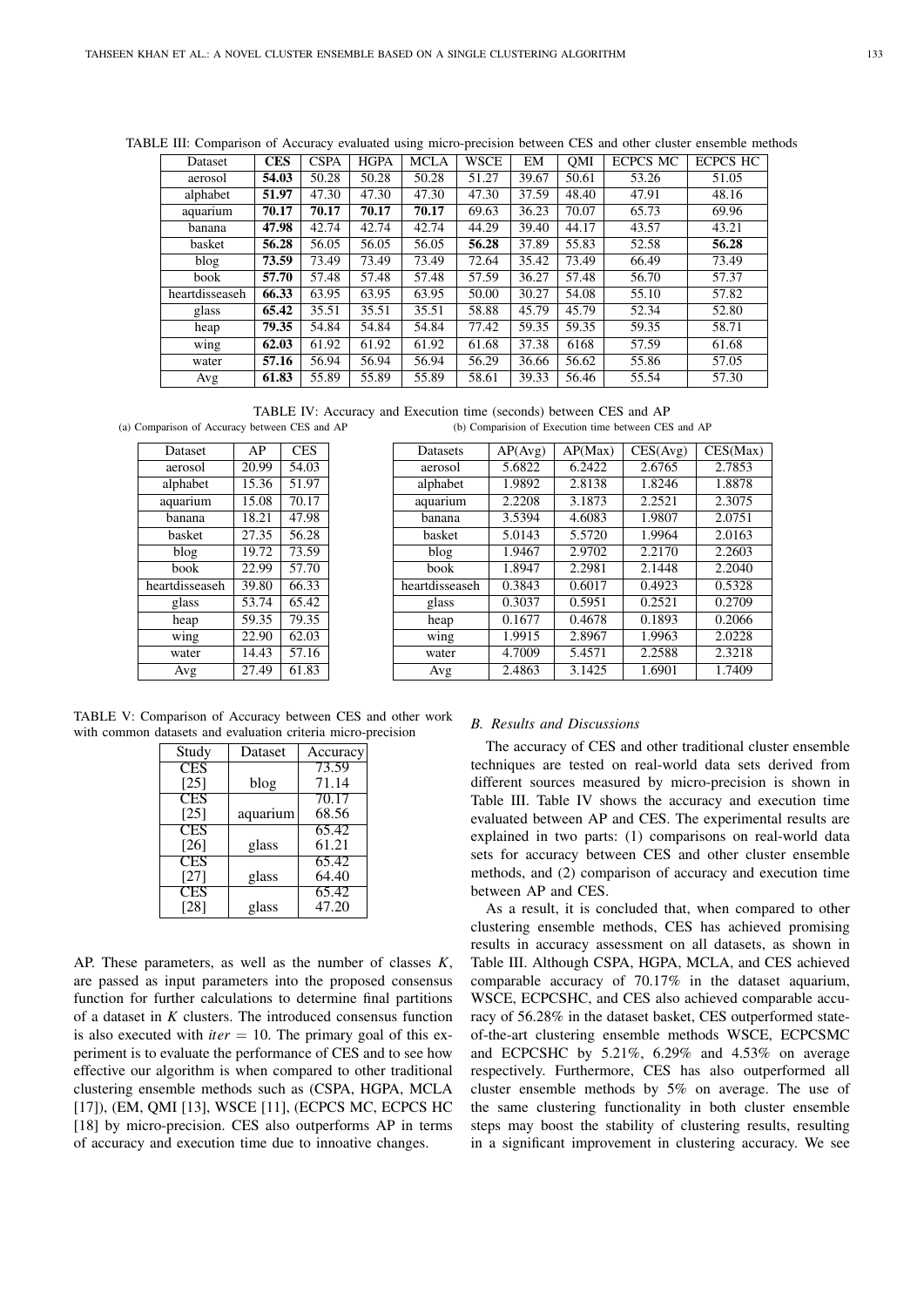a significant improvement in high-dimensional data sets with noises, such as aerosol, alphabet, aquarium, banana, basket, blog, book, wing, and water, because we limit AP to produce the actual number of clusters in the proposed consensus function. Furthermore, the clustering accuracy has been compared to state-of-the-art cluster ensemble methods that use common data sets and evaluation criterion micro-precision shown in Table V. The clustering ensemble approach HCEKG by [25] has achieved approximately 71.14% and 68.56% clustering accuracy with the blog and aquarium datasets, respectively, whereas our CES has obtained 73.59% and 70.17% indicating 3.33% and 2.29% improvement respectively. [26] has achieved 61.21% accuracy with glass dataset while CES has achieved 65.42%, indicating a 6.45% improvement. With the glass dataset, [27] has achieved 64.4% accuracy, while CES has achieved 65.42%, indicating a 1.56% improvement. [28] has obtained 47.20% accuracy with basket dataset, while CES has obtained 65.42% with a 27.85% improvement.

CES has significantly improved in terms of accuracy and execution time when compared to AP. Table IVa clearly shows that CES achieved a significant improvement in clustering accuracy and execution time when compared to AP. Furthermore, CES has achieved an average accuracy of 61.83% across all twelve datasets, whereas AP has achieved an average accuracy of 27.49% with a 55.54% improvement. When it comes to execution time, CES has significantly outperformed AP as shown in Table IVb. We have measured execution time on various real-world datasets with low and high dimensions, including (heartdisseaseh, 13), (glass, 10), (heap, 19), and (aerosol, 892), (alphabet, 892), (aquarium, 892), (banana, 892), (basket, 892), (blog, 892), (book, 892), (wing, 899) and (water, 899). When considering the maximum time in 10 iterations, CES has consumed 3.4569 seconds, 0.926 seconds, 0.8798 seconds, 2.5332 seconds, 3.5332, 3.5557 seconds, 0.79099 seconds, 0.0941 seconds, 0.0689 seconds, 0.3242 seconds, 0.2612 seconds, 0.8739 seconds, and 3.1353 seconds less than AP. Finally, CES took 1.4016 seconds less than AP on all real-world datasets; additionally, our method has consumed 44.60% less execution time than AP. When it comes to average time, AP outperforms on some of the datasets, but only by a small margin. Nonetheless, when the average performance of average time consumed on all datasets is considered, CES has consumed 32.02% less time than AP. The proposed cluster ensemble method, depicted in Figure 1(A), has quadratic time complexity, i.e., in  $O(n^2)$  time, whereas the proposed consensus function, depicted in 1(B), has time complexity of order  $O(n^2)$  i.e.,  $O(n^2 + n)$  time.

### V. CONCLUSIONS AND FUTURE WORK

In this paper, we proposed a new cluster ensemble method (CES), which is capable of dealing with limitations of traditional cluster ensemble methods which use different clustering algorithms to obtain base partitions in the ensemble generation step and to obtain a single partition in the consensus function that might create a compatibility issue in terms of working functionality in cluster ensemble architecture. Furthermore, the accuracy of the final results was a big worry to cope with. We tested our proposed framework on ten real-world benchmark datasets. The results showed that the proposed clustering ensemble method outperformed state-of-the-art clustering ensemble methods such as the CSPA, HGPA, MCLA, WSCE, EM, QMI, ECPCS MC, and ECPSCS HC algorithms on average. There are several strengths to the proposed cluster ensemble method; firstly, the same clustering functionalities in both of its stages lead the framework more compatible that significantly improves accuracy over state-of-art cluster ensemble methods. Second, it employs a newly proposed consensus function to combine base partitions into a single partition that uses information of cluster centers present in a data set to limit AP to produce a actual number of clusters rather than random number of clusters, resulting in a significant improvement in accuracy and execution time when compared to AP.

The proposed cluster ensemble method has several advantages that researchers can take advantage of. clustering is useful for extracting useful knowledge from large amounts of data. Cluster ensemble is the preferred option for reclustering previously obtained knowledge or hidden patterns from the clustering algorithm in knowledge reuse. The proposed cluster ensemble method can be used to reuse clustering algorithm knowledge and recluster it using the same clustering algorithm. As a result, it avoids the overheads associated with including another clustering algorithm for the consensus function.

As part of future work, we will further enhance the accuracy of CES and compare it to advanced cluster ensemble methods and datasets. We will optimise CES such that its time complexity will be comparable to other cluster ensemble methods. We will explore other cluster algorithms like AP features such as density peaks [32] that help in increasing accuracy significantly.

#### **REFERENCES**

- [1] Chang-Dong Wang, Jian-Huang Lai, and S Yu Philip. Multi-view clustering based on belief propagation. *IEEE Transactions on Knowledge and Data Engineering*, 28(4):1007–1021, 2015. doi: 10.1109/TKDE. 2015.2503743.
- [2] Cosmin Marian Poteraş, Marian Cristian Mihăescu, and Mihai Mocanu. An optimized version of the k-means clustering algorithm. In *2014 Federated Conference on Computer Science and Information Systems*, pages 695–699, 2014. doi: 10.15439/2014F258.
- [3] Cosmin M. Poteraş and Mihai L. Mocanu. Evaluation of an optimized k-means algorithm based on real data. In *2016 Federated Conference on Computer Science and Information Systems (FedCSIS)*, pages 831–835, 2016. doi: 10.15439/2016F231.
- [4] Jianbo Shi and Jitendra Malik. Normalized cuts and image segmentation. *IEEE Transactions on Pattern Analysis and Machine Intelligence*, 22(8):888–905, 2000. doi: 10.1109/34.868688.
- [5] Dimitrios Rafailidis and Petros Daras. The tfc model: Tensor factorization and tag clustering for item recommendation in social tagging systems. *IEEE Transactions on Systems, Man and Cybernetics:Systems*, 43(3):673–688, 2012. doi: 10.1109/TSMCA.2012.2208186.
- [6] Dnyanesh G Rajpathak and Satnam Singh. An ontology-based text mining method to develop d-matrix from unstructured text. *IEEE Transactions on Systems, Man and Cybernetics: Systems*, 44(7):966– 977, 2013. doi: 10.1109/TSMC.2013.2281963.
- [7] Feiping Nie, Shaojun Shi, and Xuelong Li. Auto-weighted multiview co-clustering via fast matrix factorization. *Pattern Recognition*, 102:107207, 2020. doi: 10.1016/j.patcog.2020.107207.
- [8] Anil K Jain. Data clustering: 50 years beyond k-means. *Pattern Recognition Letters*, 31(8):651–666, 2010. doi: 10.1016/j.patrec.2009.09.011.